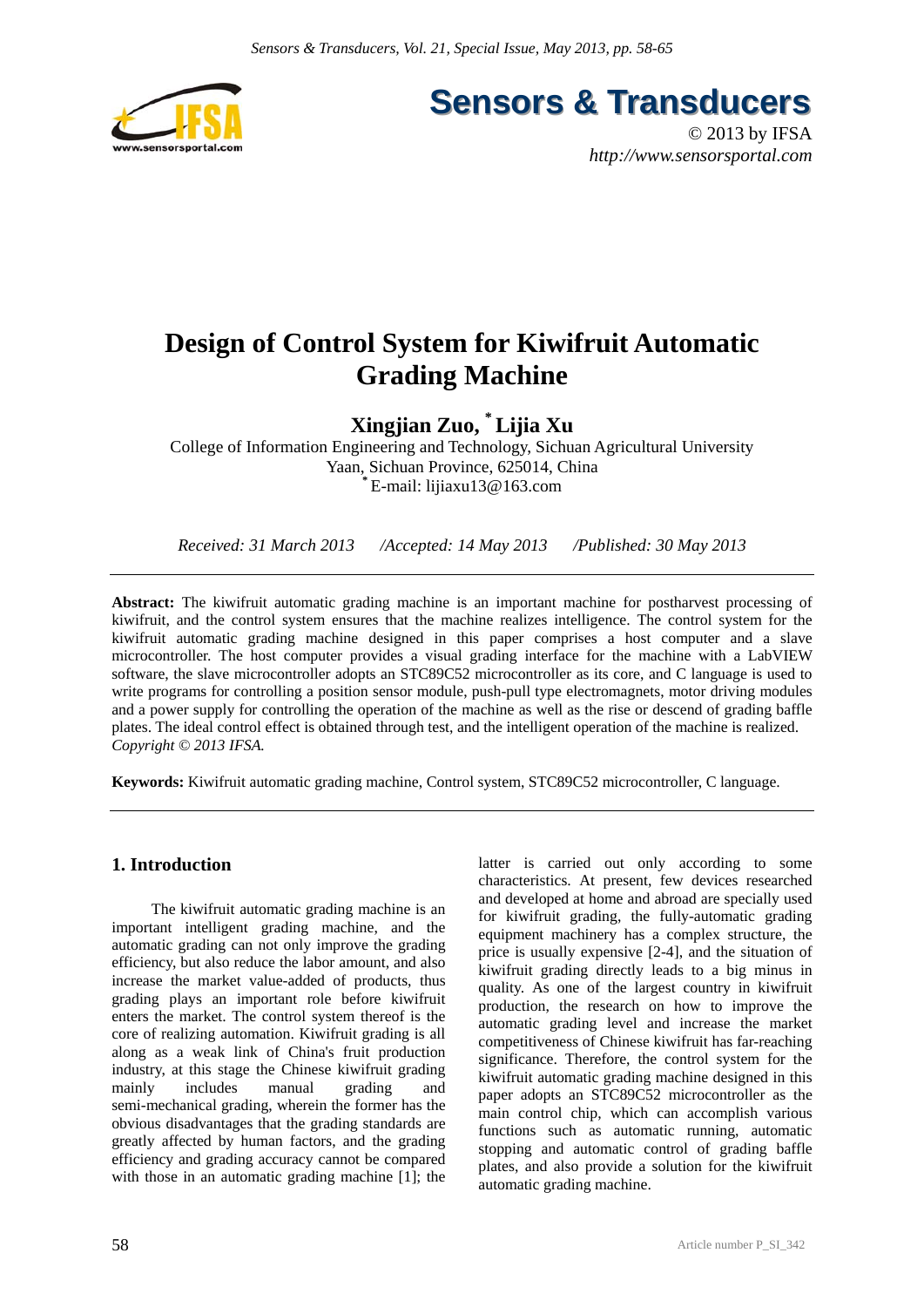# **2. Hardware Structure of Control System**

The kiwifruit automatic grading machine designed in this paper is shown in Fig. 1. A hardware system is composed of six parts: a storage box, a single-row positioning conveying system, an image acquisition system, a grading conveying system, a grading executive system and a control system; the storage box is mainly used for temporarily storing kiwifruits to be graded, the single-row positioning conveying system is used for separating the kiwifruits in the storage box into single rows of single kiwifruits at certain intervals for making preparations for image processing and grading of single kiwifruits; the image acquisition system is used for providing a stable light source for a CCD camera, so as to ensure the clear kiwifruit information extracted from the system and accurate kiwifruit grading; the grading conveying system is used for conveying the kiwifruits after image processing to specified grading boxes; the grading executive system is used for executing the signal of the control system for controlling the rise or descend of a grading baffle plate, so as to ensure the kiwifruits to enter into the corresponding grading boxes in the direction of the grading baffle plate; the control system is used for allowing the whole mechanical system to realize intelligent operation.



1-Grading executive system; 2-Single-line positioning system; 3-Material storage bin; 4-Grading conveying belt; 5-Image capture system; 6-Control system.

**Fig. 1.** Structure sketch of grading equipment.

# **3. Module Design Scheme of Control System**

The control system adopts a host computer and an STC89C52 microcontroller as its core, a friendly man-machine interface for data acquisition, analysis, display and serial port control is designed by writing program with LabVIEW 8.6 software, and the exchange of data streams between subsystems of a grading system is further realized. First, the grading system is started through the man-machine interface, the initialization of the microcontroller and the connection between the microcontroller and the host computer are realized at the same time, and after receiving a kiwifruit positioning signal from a position sensor, the microcontroller transmits the kiwifruit positioning signal to the host computer through serial communication; cameras on the upper and lower sides of a transparent conveyer belt start collecting kiwifruit images, the images are transmitted to the host computer for storage trough a USB data line, then the labVIEW8.6 software invokes an MATLAB image processing program for image processing, so as to obtain quality characteristic parameters of kiwifruit, a BP neural

network gives grades of kiwifruit according to the quality characteristic parameters, and then the host computer transmits the grading signals to the microcontroller through serial communication; the microcontroller controls the actions of corresponding grading baffle plates according to the grading signals for purpose of grading kiwifruits. The structure of the whole control system is shown in Fig. 2.

## **3.1. Position Sensor Module**

The position sensor module is composed of an LE18S-A30NAD3 diffuse photoelectric switch and a supporting structure. The position sensor is positioned on the wall of a light box. After the grading system is started, the kiwifruits are conveyed through the single-row positioning conveying system and the conveyer belt, when the kiwifruits reach the vertical line of the camera, the light path of the position sensor is blocked, the kiwifruit positioning signal is transmitted to the microcontroller, and the microcontroller starts to communicate with the host computer. The circuit diagram of the position sensor is shown in Fig. 3.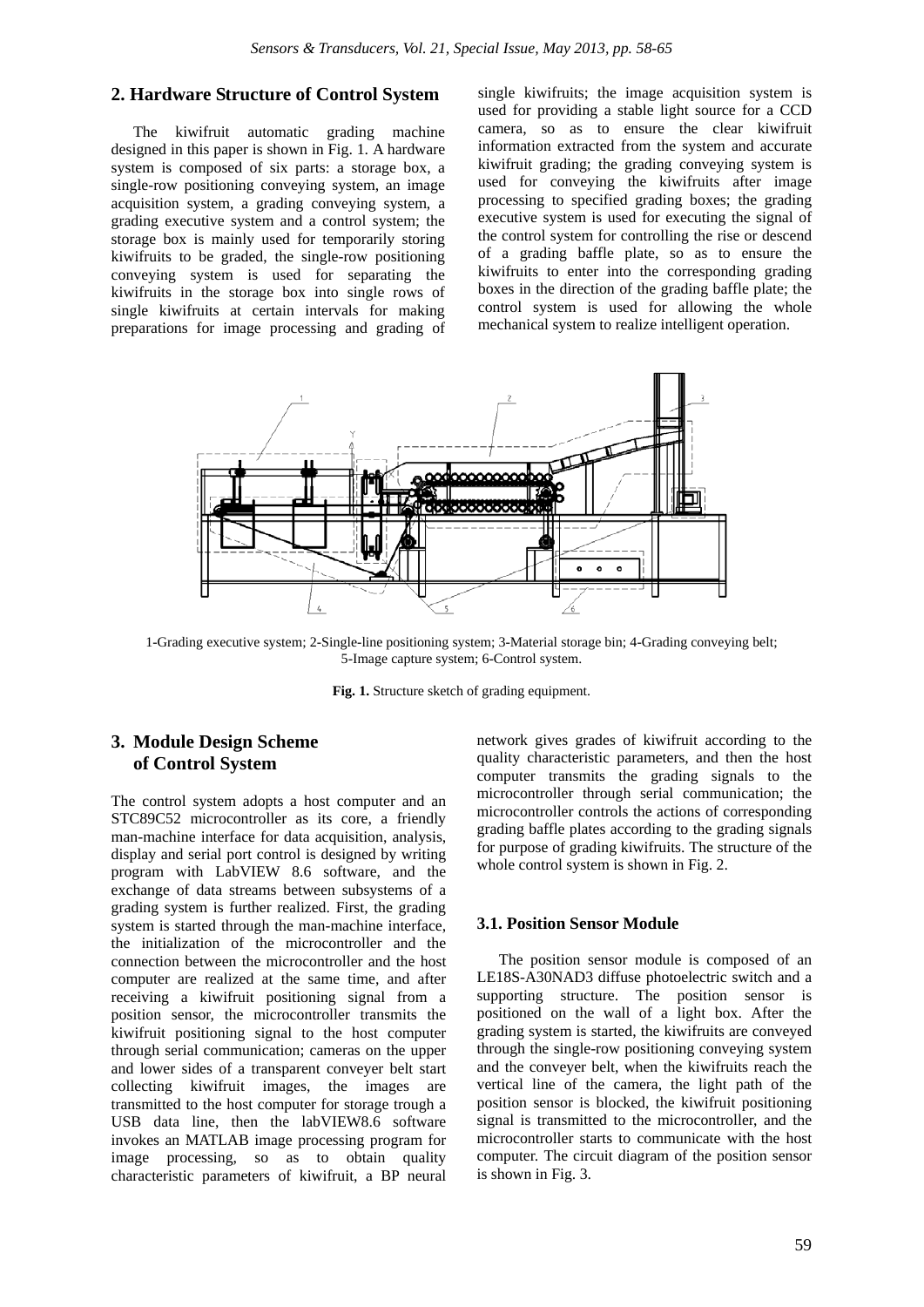

**Fig. 2** The control block diagram showing the overall structure of the system.



**Fig. 3.** Position sensor circuit.

## **3.1.1. Design of Position Sensor**

The positioning information of kiwifruits on the transparent grading conveyor belt is monitored in real time, and determining the execution state of a grading program of the microcontroller according to the detection result is the inherent requirement of realizing the grading function of the system. During the running process of the hardware system, the microcontroller needs to monitor whether the kiwifruits are put in place in real time and transmits the signal to the host computer, thus the detection signal is only required to be changed when the kiwifruits reach the specified position, and a photoelectric switch is a commonly used device for realizing this function. In view of the blocking or reflection of a detected object to the light beam, the photoelectric switch is used for detecting whether an object exists through a gating circuit of a synchronous circuit. The object is not limited to metal, and all objects capable of reflecting light can be detected. The photoelectric switch transforms the input current into an optical signal emitted through an emitter, a receiver is used for detecting the target object according to the intensity of the light received or the presence or absence of light.

According to the demands of the system to the positioning of kiwifruits, the LE18S-A30NAD3 diffuse photoelectric switch is selected as the core of the position sensor, and the position sensor is a three-wire single-part position sensor with switching value output, which can detect whether an object exists according to the reflection of the detected object to infrared rays. The structure of the position sensor is shown in Fig. 4.

In Fig. 4, a brown wire is connected to a positive electrode of a power supply, a blue wire is connected to a negative electrode of the power supply, and a load is connected between a black wire and the brown wire. When the transmit path of an infrared emitter is blocked by the arrival kiwifruits, and light is reflected and received by an infrared receiver, the on-off state of the sensor is changed, and the load is powered on.



1-Blue wire; 2-Black wire; 3-Load; 4-Brown wire.

**Fig. 4.** Photoelectric switch diagram.

## **3.1.2. Electromagnetic Relay**

The SRD-12VDC-SL-C electromagnetic relay is an automatic electric appliance, and used as an intermediate member for the position sensor and the microcontroller in the system. The operation characteristic curve and the structure of the electromagnetic relay are shown in Fig. 5 and Fig. 6 respectively.



**Fig. 5.** The characteristic curve of the relay.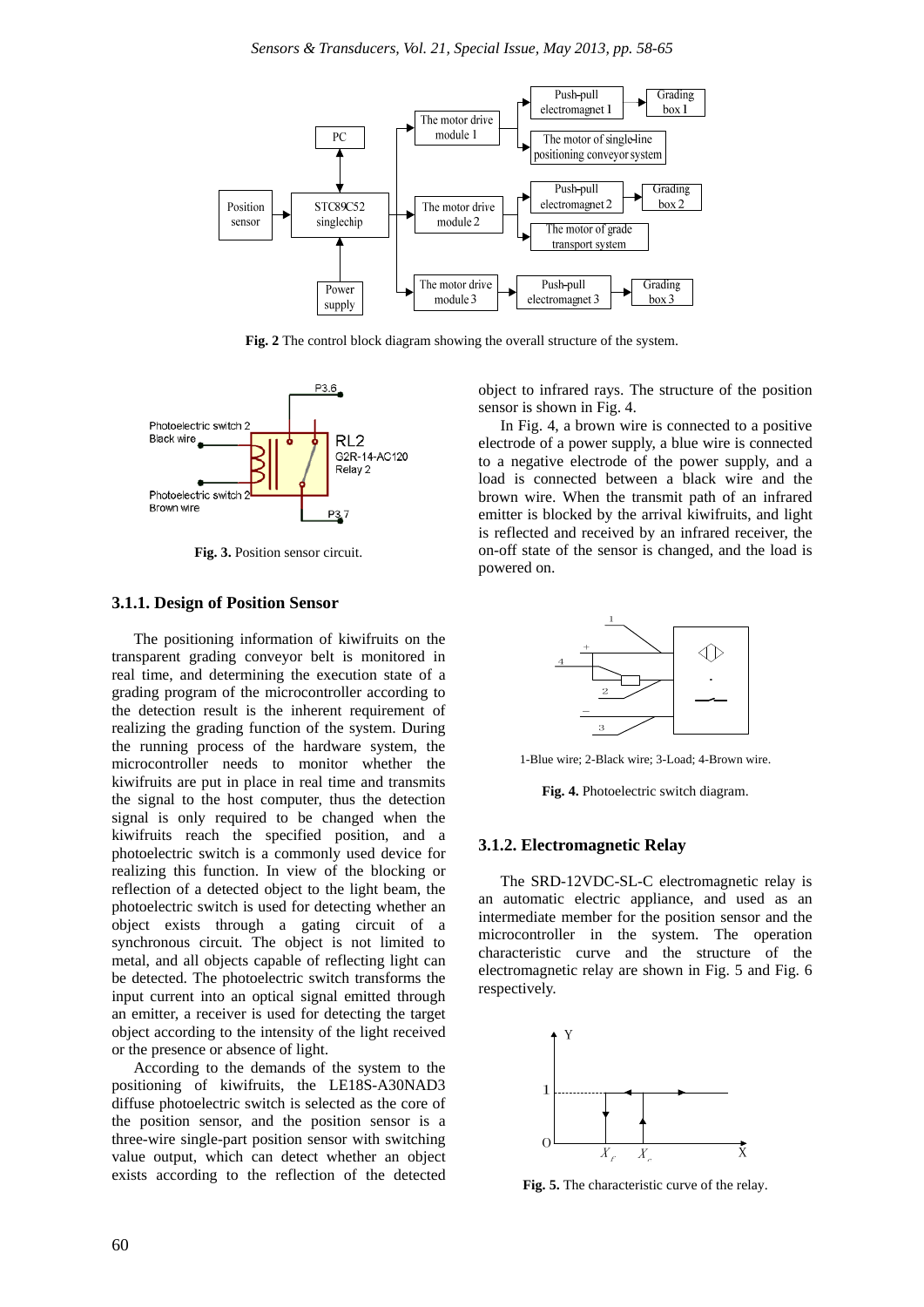

1-Coil; 2-COM port; 3-Normally closed contact; 4-Normally open contact.

**Fig. 6.** Relay structure diagram.

In Fig. 5, *X* represents the input voltage of a coil, *Y* represents the logic output quantity of a relay switch,  $X_f$  represents release voltage, and  $X_c$ represents pull-in voltage. When  $X < X_f$ , an armature does not move, the output quantity  $Y=0$ ; when  $X = X_c$ , the armature gets absorbed, the switch is closed, the output quantity is changed from 0 to 1, and at the moment, normally closed contacts are opened, and normally open contacts are closed; the output quantity is continued to be increased, when  $X > X_c$ , the output quantity  $Y = 1$ . When the output quantity is decreased, although the pull characteristic is lowered during the process of

 $X > X_f$ , the suction force of the armature is still greater than the counterforce in the suction state, so the armature is not released, and the output quantity *Y* =1. When *X* = *X*  $_f$ , because the suction force is smaller than the counterforce, the armature is released, the output quantity is changed into 0 from 1, and the relay is restored.

In Fig. 6, two ends of the coil are connected to positive and negative terminals of the power supply, and the requirement of polarity is not required. A COM terminal is a common terminal, which can generally input signals which can be selectively output. The rest two contacts of a normally open contact and a normally closed contact are connected with the input end of a device required to be controlled.

## **3.1.3. Connection of Photoelectric Switch and Microcontroller**

In the system, the photoelectric switch is in signal connection with the microcontroller through a relay, but not in direct physical contact with the microcontroller, and the connection between the both is shown in Fig. 7.



**Fig. 7.** Photoelectric switch with SCM physical connection diagram.

In Fig. 7, a brown wire of the photoelectric switch is connected to a positive electrode of a 12V power supply, and a blue wire is connected to power line ground; a black wire is connected to any contact of a relay coil, and then led to another contact of the relay coil from the brown wire; a P3.7 in a parallel port of the microcontroller is connected with the COM terminal, and a P3.6 is connected with a normally open contact of the relay. In the system, the position sensor is connected with the microcontroller. During the initialization of the microcontroller, the P3.7 is in high level, the P3.6 is in low level, when kiwifruits are conveyed to the position sensor module through the transparent grading conveyor belt, and the optical path of the photoelectric switch is blocked, the relay

coil is powered on, the P3.6 is pulled to high level by the P3.7, when this state is detected through a program, the kiwifruit positioning information is sent to the host computer, and this process is defined as "kiwifruit positioning". The overall structure of the position sensor module is shown in Fig. 8.



**Fig. 8.** The overall configuration diagram of the position sensor module.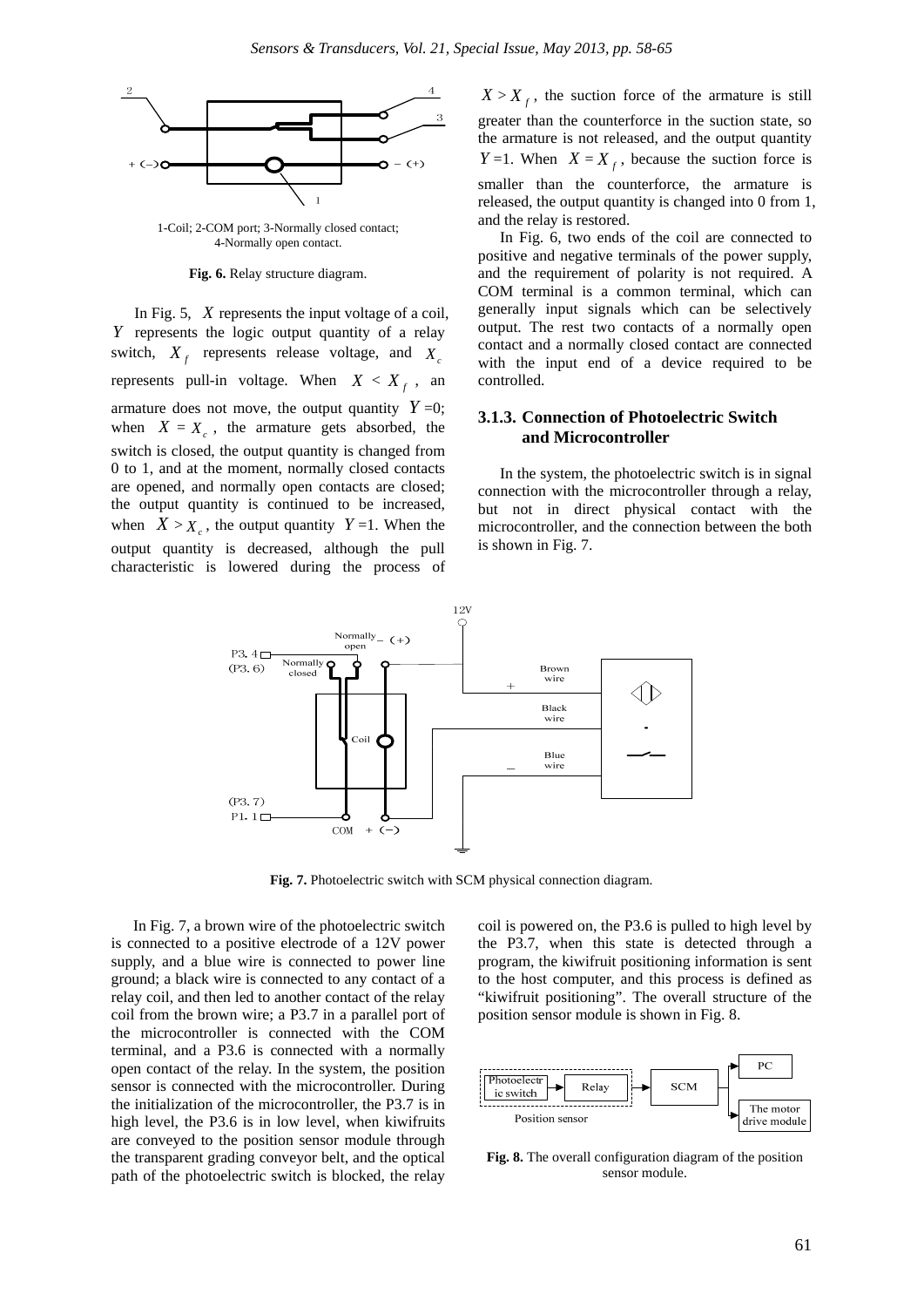# **3.2. Motors, Push-pull Type Electromagnets and Driving Modules**

The system comprises two motors and three push-pull type electromagnets, wherein the motor 1 drives the single-row positioning conveying system to move, and the motor 2 drives the transparent grading conveyor belt to move; the push-pull type electromagnet 1 pulls a grading baffle plate 1 to rise or descend, the push-pull type electromagnet 2 pulls a grading baffle plate 2 to rise or descend, and the push-pull type electromagnet 3 pulls a grading baffle plate 3 to rise or descend. The microcontroller controls the working states of the push-pull type electromagnets through motor driving modules according to the received kiwifruit positioning signal, so as to realize the rise or descend of the grading baffle plates 1, 2 and 3 as well as the successful grading of kiwifruits.

## **3.2.1. Push-pull Type Electromagnets**

The system adopts an inclined plane blocking type grading method, and the grading baffle plates are driven to move up and down by the push-pull type electromagnets. When the push-pull type electromagnet is powered off, the grading baffle plate is in the highest position, and kiwifruits can smoothly pass through the grading baffle plate; when the push-pull type electromagnet is in the suction state, the grading baffle plate is in the lowest position, and kiwifruits are blocked by the grading baffle plates, and slide into the corresponding grading boxes in the direction of the grading baffle plate. Based on this requirement, the push-pull type electromagnet with stroke of 3.5 cm and rated DC voltage of 12 V and with automatic resetting function is selected to drive the grading baffle plate.

#### **3.2.2. L298N Motor Driving Modules**

In the control system, three sets of motor driving modules [6] are used, a 5 V onboard power supply is enabled, and an external 5 V power supply is not used; a channel A of the motor driving module 1 is used for controlling the motor 1 for realizing the control of the single-row positioning conveying system; a channel B of the motor driving module 1 is used for the push-pull type electromagnet 1 for realizing the control of the grading baffle plate 1; a channel A of the motor driving module 2 is used for controlling the motor 2 for realizing the control of the transparent grading conveyor belt; a channel B of the motor driving module 2 is used for controlling the push-pull type electromagnet 2 for realizing the control of the grading baffle plate 2; a channel A of the motor driving module 3 is used for the push-pull type electromagnet 3 for realizing the control of the grading baffle plate 3. The p1.0, P1.7 and P1.2, the

p1.0, P1.6 and P1.3, the p1.0, P1.5 and P2.1 as well as the p1.0, P2.2 and P1.4 and the p1.0 and P3.5 of the microcontroller are used as the logic output ends of the single-row positioning conveying device, the grading baffle plate 1, the grading baffle plate 2, the grading baffle plate 3 and the transparent grading conveyor belt respectively, during the working process, of the two logic input ends is only required to be set to "1", the corresponding motor or push-pull type electromagnet is driven, and when different logic input ends are set to "1", the rotating direction of the driven motors is different. The circuit connection is shown in Fig. 9.



**Fig. 9.** A circuit diagram of motor and its drive modules.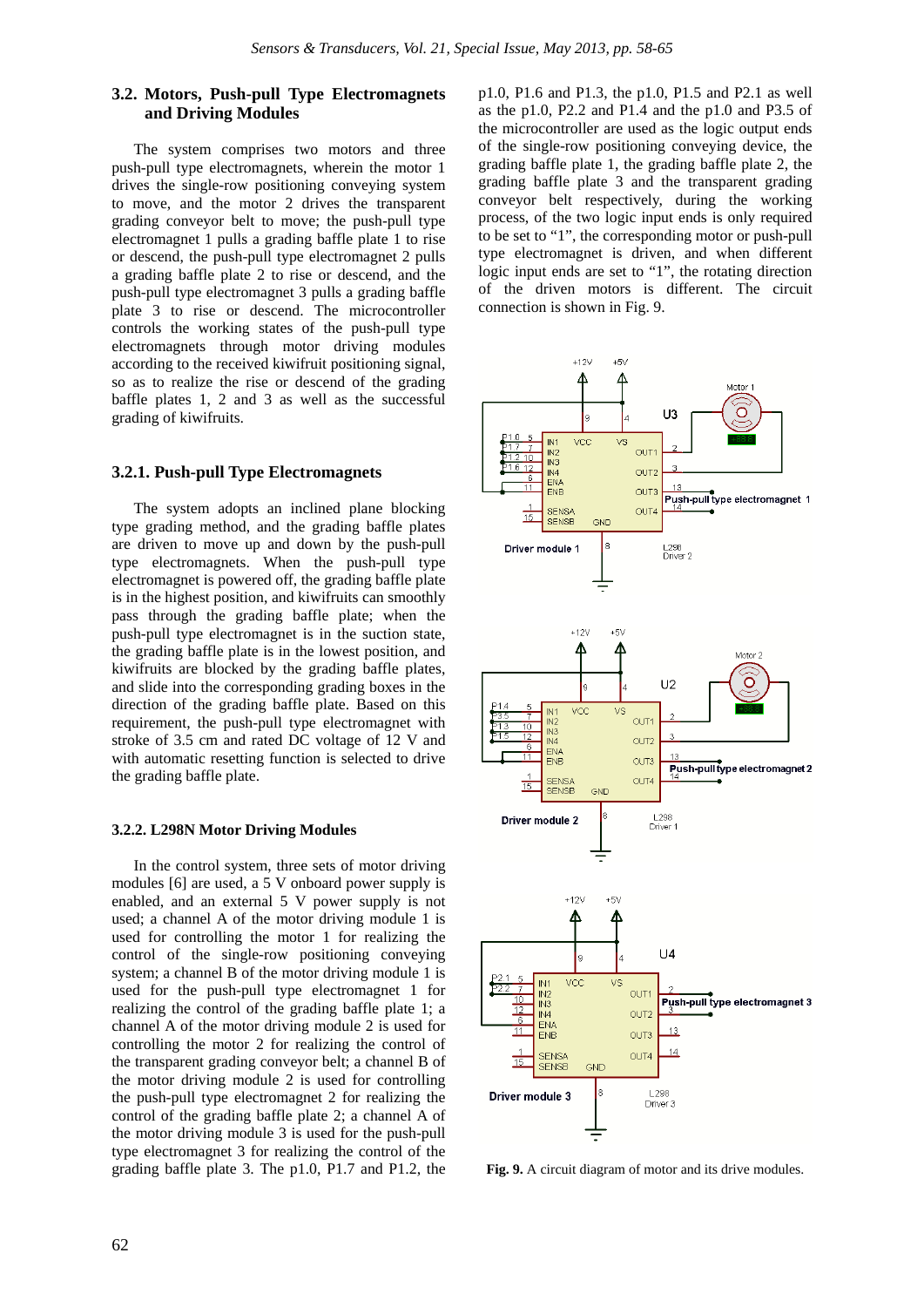## **3.3. Power Supply Module**

The power supply of the slave microcontroller in the control system is completed through a USB power line communicated with the host computer, and the power supply of other parts is provided by an ST-122 type DC power supply. The power supply of lighting equipment is provided by a domestic 220 V AC power supply.

# **4. Serial Communication**

## **4.1. Serial Port Setting**

The baud rate of the serial port is set at 9600 bps. The control system is connected with the host computer through an RS232-TTL line, and instructions of the host computer are sent to the slave microcontroller through serial communication.

The instructions sent to the slave microcontroller from the host computer include start, suspend and stop instructions as well as four grading signals. Workers can send the start, suspend and stop instructions to the slave microcontroller from the man-machine interface according to the situation at the scene; after receiving the kiwifruit positioning information sent from the slave microcontroller, the host computer controls the camera to finish the work of image acquisition, the collected images are stored in the host computer, and after the images are processed through the host computer, the grading signal is sent to the slave microcontroller.

The instruction sent to the host computer from the slave microcontroller only includes a kiwifruit positioning signal. When receiving the signal, the host computer starts to control the camera for finishing image acquisition and storing and processing the images, and then sends the grading signal corresponding to the processing result to the slave microcontroller through a serial port. The working flow of the serial port is shown in Fig. 10. The codes for signal connection between the host computer and the slave microcontroller are shown in Table 1.



**Fig. 10.** Serial workflow.

| <b>Table 1.</b> Signal connection of upper machine |
|----------------------------------------------------|
| and lower machine.                                 |

| Signal           | The sending code |  |  |  |
|------------------|------------------|--|--|--|
| Kiwi in place    | 0X55             |  |  |  |
| The first grade  | 0X31             |  |  |  |
| The second grade | 0X32             |  |  |  |
| The third grade  | 0X33             |  |  |  |
| The fourth grade | 0X34             |  |  |  |
| <b>Start</b>     | 0X30             |  |  |  |
| Pause            | 0X35             |  |  |  |
| Stop             | 0X36             |  |  |  |

# **5. Design of Software Structure of Host Computer**

The software of the host computer mainly comprises an operation control part and an interaction part, wherein the operation control part comprises a starting device, a halt device and a stopping device, and used for implementing various functions of monitoring the grading progress, storing the grading results, performing error message warning and automatic processing, etc.; the interaction part comprises a landing device control system and a help system, and used for viewing the record files and reporting operation, setting the related parameters of equipment, changing passwords, etc. By adopting a graphic programming method [7], LabVIEW software with lots of functions can conveniently finish various operations of data acquisition, analysis and display, instrument control, measurement and test and industrial process simulation and control, and has good expansibility with other programming languages. Therefore, the software adopts labVIEW8.6 for programming, the image processing adopts MATLAB, and the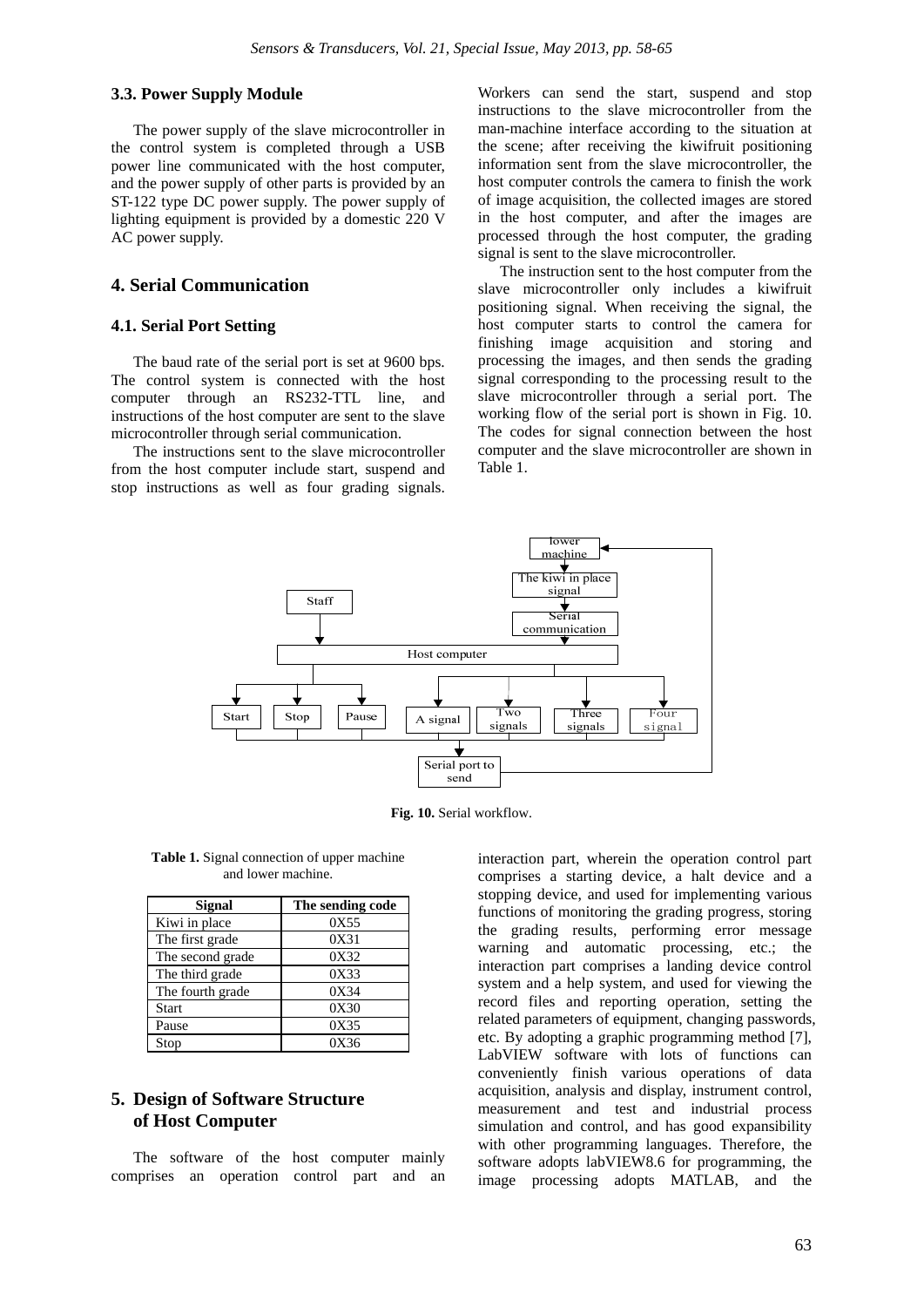operating system adopts Windows XP. Programming is carried out in the labVIEW8.6 according to the nodes and sequence. The flow chart of the software structure is shown in Fig. 11.

# **6. Experimental Test**

In the system, aiming at the common kiwifruit lesion symptoms, the image approximate component features are obtained through wavelet transformation, the statistic features are extracted as the input parameters of BP neural network and the recognition of surface faults of kiwifruits is realized through training. The images obtained after the quantization encoding of approximate component of the third layer in wavelet transformation are compressed into a  $100\times100$  dimension matrix, the median value, maximum value, minimum value and the difference between the maximum and minimum values in the matrix are extracted as the input parameters of the BP neural network for grading verification. The test results are shown in Table 2.

| <b>Table 2.</b> Test results. |
|-------------------------------|
|-------------------------------|

| N <sub>0</sub>    | Defect or no<br>defect | <b>Desired</b><br>output | <b>Actual</b><br>output | N <sub>0</sub>  | Defect or no<br>defect | <b>Desired</b><br>output | <b>Actual</b><br>output |
|-------------------|------------------------|--------------------------|-------------------------|-----------------|------------------------|--------------------------|-------------------------|
| 1.                | Y                      | 1                        | 1.020484                | 41              | Y                      | 1                        | 1.021066                |
| 2.                | $\overline{N}$         | $\boldsymbol{0}$         | $-0.05528$              | 42              | $\overline{Y}$         | $\mathbf{1}$             | 0.820555                |
| 3.                | Y                      | $\mathbf{1}$             | 0.873705                | 43              | $\overline{Y}$         | $\mathbf{1}$             | 0.952468                |
| 4.                | $\overline{Y}$         | $\mathbf{1}$             | 1.024353                | 44              | $\overline{N}$         | $\overline{0}$           | $-0.07435$              |
| 5.                | $\overline{N}$         | $\boldsymbol{0}$         | $-0.0635$               | $\overline{45}$ | $\overline{Y}$         | $\mathbf{1}$             | 1.009494                |
| 6.                | $\overline{Y}$         | $\mathbf{1}$             | 1.018292                | 46              | $\overline{N}$         | $\overline{0}$           | $-0.05734$              |
| 7.                | Y                      | $\mathbf{1}$             | 0.806659                | 47              | Y                      | $\mathbf{1}$             | 1.020465                |
| 8.                | $\overline{\rm N}$     | $\mathbf{0}$             | $-0.06322$              | 48              | $\overline{N}$         | $\overline{0}$           | $-0.06632$              |
| 9.                | $\overline{N}$         | $\mathbf{0}$             | $-0.0635$               | 49              | $\overline{N}$         | $\boldsymbol{0}$         | $-0.0227$               |
| 10.               | $\overline{Y}$         | $\mathbf{1}$             | 0.108156                | 50              | $\overline{Y}$         | $\mathbf{1}$             | 1.021066                |
| 11.               | $\mathbf N$            | $\theta$                 | 0.129774                | $\overline{51}$ | $\overline{N}$         | $\boldsymbol{0}$         | 0.030735                |
| 12.               | $\overline{N}$         | $\boldsymbol{0}$         | $-0.05632$              | 52              | $\overline{Y}$         | $\mathbf{1}$             | 0.424307                |
| 13.               | $\overline{N}$         | $\boldsymbol{0}$         | $-0.05734$              | 53              | $\overline{Y}$         | $\mathbf{1}$             | 1.022928                |
| 14.               | Y                      | $\mathbf{1}$             | 1.022928                | $\overline{54}$ | $\overline{N}$         | $\mathbf{0}$             | 0.319255                |
| 15.               | Y                      | 1                        | 1.020548                | 55              | $\overline{Y}$         | $\mathbf{1}$             | 1.021495                |
| 16.               | $\overline{\text{Y}}$  | $\mathbf{1}$             | 1.046718                | $\overline{56}$ | $\overline{N}$         | $\overline{0}$           | $-0.06567$              |
| 17.               | $\overline{Y}$         | $\mathbf{1}$             | 1.021495                | 57              | $\overline{Y}$         | $\mathbf{1}$             | 1.020465                |
| 18.               | $\overline{Y}$         | $\mathbf{1}$             | 1.022086                | $\overline{58}$ | $\overline{N}$         | $\overline{0}$           | $-0.06739$              |
| 19.               | $\overline{Y}$         | $\mathbf{1}$             | 1.024353                | 59              | $\overline{Y}$         | $\mathbf{1}$             | 0.806659                |
| 20.               | $\overline{N}$         | $\mathbf{0}$             | $-0.06567$              | 60              | $\overline{N}$         | $\boldsymbol{0}$         | $-0.0635$               |
| 21.               | $\mathbf N$            | $\Omega$                 | 0.095904                | 61              | $\overline{Y}$         | $\mathbf{1}$             | 1.022473                |
| 22.               | $\overline{N}$         | $\theta$                 | $-0.02521$              | 62              | $\overline{Y}$         | $\mathbf{1}$             | 0.873705                |
| 23.               | $\mathbf N$            | $\boldsymbol{0}$         | $-0.0436$               | 63              | $\overline{Y}$         | $\mathbf{1}$             | 1.020142                |
| 24.               | N                      | $\theta$                 | 0.85327                 | 64              | ${\bf N}$              | $\mathbf{0}$             | 0.095904                |
| 25.               | $\overline{N}$         | $\overline{0}$           | $-0.05794$              | 65              | $\overline{Y}$         | $\mathbf{1}$             | 1.003501                |
| 26.               | $\overline{N}$         | $\overline{0}$           | 0.135731                | 66              | $\overline{Y}$         | $\overline{1}$           | 0.584572                |
| 27.               | $\overline{N}$         | $\mathbf{0}$             | 0.275656                | 67              | $\overline{N}$         | $\boldsymbol{0}$         | $-0.05678$              |
| 28.               | Y                      | $\mathbf{1}$             | 1.010871                | 68              | $\overline{Y}$         | $\mathbf{1}$             | 1.022086                |
| 29.               | $\overline{N}$         | $\boldsymbol{0}$         | $-0.04454$              | 69              | $\overline{N}$         | $\boldsymbol{0}$         | 1.303887                |
| 30.               | Y                      | $\mathbf{1}$             | 1.022633                | 70              | Y                      | $\mathbf{1}$             | 1.02661                 |
| 31.               | $\overline{\rm N}$     | $\mathbf{0}$             | 0.014773                | $\overline{71}$ | $\overline{N}$         | $\overline{0}$           | $-0.05933$              |
| 32.               | $\mathbf N$            | $\theta$                 | 0.021012                | 72              | Y                      | $\mathbf{1}$             | 0.977687                |
| 33.               | $\mathbf N$            | $\boldsymbol{0}$         | $-0.04039$              | 73              | $\overline{\rm N}$     | $\boldsymbol{0}$         | $-0.03514$              |
| 34.               | $\overline{Y}$         | $\mathbf{1}$             | 1.01912                 | 74              | Y                      | $\mathbf{1}$             | 1.016991                |
| $\overline{35}$ . | $\overline{Y}$         | $\mathbf{1}$             | 0.890394                | 75              | $\overline{\rm N}$     | $\overline{0}$           | $-0.06493$              |
| 36.               | Y                      | $\mathbf{1}$             | 1.023574                | 76              | $\overline{N}$         | $\boldsymbol{0}$         | $-0.05672$              |
| 37.               | $\mathbf N$            | $\boldsymbol{0}$         | $-0.0513$               | 77              | ${\bf N}$              | $\boldsymbol{0}$         | $-0.04773$              |
| 38.               | Y                      | $\mathbf{1}$             | 1.022517                | 78              | $\overline{Y}$         | $\mathbf{1}$             | 0.017276                |
| 39.               | Y                      | $\mathbf{1}$             | 1.003501                | 79              | $\overline{N}$         | $\mathbf{0}$             | 0.411776                |
| 40.               | $\overline{N}$         | $\mathbf{0}$             | $-0.03772$              | 80              | $\overline{Y}$         | $\mathbf{1}$             | 0.667191                |

Note: Defective--Y, No defects--N